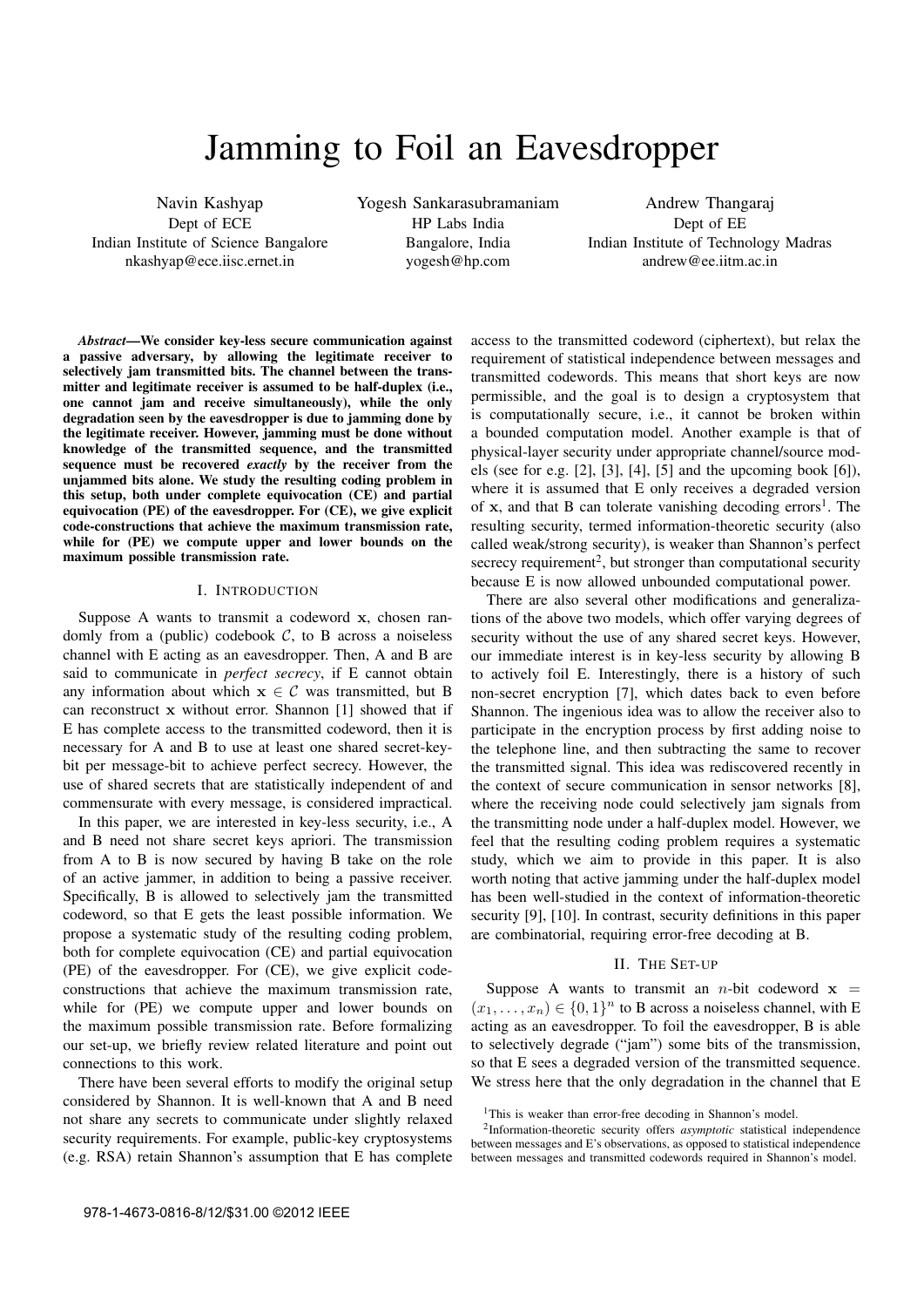sees is due to the jamming done by B. The jamming is done according to some "jamming sequence" chosen randomly from some collection,  $J$ , of jamming sequences. Here, a jamming sequence (henceforth, j-sequence) is just a list of coordinates of x that are to be jammed. The effect of jamming a particular coordinate is to flip the bit in that coordinate.<sup>3</sup>

It is assumed that (a) B performs the jamming without knowledge of the transmitted codeword x; and (b) B cannot jam and receive simultaneously, meaning that B only receives the unjammed bits. This is termed the "half-duplex model".

E receives a binary sequence y that differs from the transmitted sequence x in some of the jammed positions. The assumption, of course, is that the eavesdropper E does not know which positions are jammed (i.e., she is unable to distinguish a jammed bit from a clean one). On the other hand, B knows that the (unjammed) bits he receives are clean, and can use them to reconstruct the transmitted codeword x.

The goal is to design a codebook  $C$  and a collection of j-sequences  $\mathcal J$  that allows B to uniquely reconstruct the transmitted codeword x from the unjammed bits in the sequence y, but E gets the least possible information about x from y. It is assumed that the codebook  $\mathcal C$  and the j-sequence collection  $J$  are known to all parties — A, B and E. So, B acts as an adversary for E, and the goal of the code design problem is to help the adversary, as opposed to the usual setting in which the adversary is to be defeated. We present a couple of examples to make things more concrete.

*Example 2.1:* Let  $C$  be the repeat-twice code for even *n*:  $\mathcal{C} = \{(c_1, c_1, c_2, c_2, \ldots, c_{n/2}, c_{n/2}) : c_i \in \{0, 1\}\}.$  In other words,  $C$  is the (Cartesian) product of  $n/2$  copies of the repetition code  $\{00, 11\}$ . Each j-sequence in  $\mathcal J$  jams exactly one of the coordinates  $\{1, 2\}$ , exactly one of  $\{3, 4\}$ , ... exactly one of  $\{n-1, n\}$ , so that the number of j-sequences in  $\mathcal J$  is  $2^{n/2}$ . Then, B can always reconstruct the transmitted codeword x, but E gets no information whatsoever about x.

Example 2.2: Let  $C$  be the even-weight code of length  $n$ :  $C = \{(c_1, \ldots, c_n) \in \{0,1\}^n : c_1 \oplus \cdots \oplus c_n = 0\}$ , where ⊕ denotes modulo-2 addition. A j-sequence jams exactly one position i in  $\{1, 2, \ldots, n\}$ , so that there are n j-sequences in  $J$ . Again, B is able to uniquely reconstruct the transmitted codeword, but E can only narrow it down to  $n$  possibilities.

We now introduce some terminology and notation to be used in the rest of the paper. We identify a j-sequence  $J \subseteq [n]$  with its "incidence vector"  $(j_1, \ldots, j_n) \in \{0, 1\}^n$ , where  $j_i = 1$  iff  $i \in J$ . Thus, if  $\mathbf{x} = (x_1, \dots, x_n)$  is a transmitted codeword, and  $\mathbf{j} = (j_1, \dots, j_n)$  a j-sequence applied to it, then B receives the word  $\hat{\mathbf{x}} = (\hat{x}_1, \dots, \hat{x}_n)$ , where

$$
\hat{x}_i = \begin{cases} x_i & \text{if } j_i = 0\\ \varepsilon & \text{if } j_i = 1 \end{cases}
$$
 (1)

 $\varepsilon$  denoting an erasure symbol. Correspondingly, E receives the word  $\mathbf{x} \oplus \mathbf{j} = (x_1 \oplus j_1, \dots, x_n \oplus j_n)$ . Henceforth, we shall denote by  $Y$  the set of all words received by E:

$$
\mathcal{Y} = \{ \mathbf{x} \oplus \mathbf{j} : \mathbf{x} \in \mathcal{C}, \mathbf{j} \in \mathcal{J} \}.
$$

Translating the codebook  $C$  if necessary, we will assume, without loss of generality, that the all-zero word  $\bf{0}$  is in  $\mathcal{C}$ . Consequently,  $\mathcal{J} \subseteq \mathcal{Y}$ .

The *support* of a binary sequence  $z = (z_1, \ldots, z_n)$  is defined to be supp(z) =  $\{i : z_i = 1\}$ . For a collection of binary sequences  $\mathcal{Z} \subseteq \{0,1\}^n$ , we define  $\text{supp}(\mathcal{Z}) =$  $\{ \text{supp}(\mathbf{z}) : \mathbf{z} \in \mathcal{Z} \}.$ 

For  $J \subseteq [n]$ , we set  $\mathcal{C}|_J = {\mathbf{x}|_J : \mathbf{x} \in \mathcal{C}}$ , where  $\mathbf{x}|_J =$  $(x_i : j \in J)$  is the sequence x restricted to the coordinates in J. We then write  $C \setminus J$  to denote  $C|_{J<sup>c</sup>}$ , which is the codebook obtained by puncturing  $C$  at the coordinates in  $J$ . If  $A$  is a matrix with *n* columns, then for  $J \subseteq [n]$ , we set  $A|_J$  to be the submatrix of A obtained by deleting the columns not indexed by J. Thus, if G is a generator matrix for a linear code  $\mathcal{C}$ , then  $G|_J$  is a generator matrix for  $\mathcal{C}|_J$ .

A subset  $J \subset [n]$  is defined to be a *correctable erasure* pattern for a length-n code  $C$  if the canonical projection from C to  $C \setminus J$  defined by  $\mathbf{x} \mapsto \mathbf{x}|_{J^c}$  is a bijection.

# III. COMPLETE EQUIVOCATION

We consider here the situation of Example 2.1, where the codebook  $C$  and collection of j-sequences  $\mathcal J$  have been chosen so that B can always uniquely reconstruct the transmitted codeword x, but E gets no information about x beyond the fact that x is in C. Formally, the pair  $(C, \mathcal{J})$ , with  $|C| \geq 2$ , has the complete equivocation property

(CE) given any  $y \in \mathcal{Y}$ , for each  $x \in \mathcal{C}$ , there exists a  $j \in \mathcal{J}$ such that  $\mathbf{x} \oplus \mathbf{j} = \mathbf{y}$ ,

and the exact recovery property

(ER) each  $J \in \text{supp}(\mathcal{J})$  is a correctable erasure pattern.

We require  $|\mathcal{C}| \geq 2$ , as the case of C consisting of a single codeword is trivial and of no use. The (CE) property ensures that the eavesdropper,  $E$  — who receives y but does not have knowledge of the j-sequence used by  $B - i$ s unable to eliminate any codeword in  $\mathcal C$  as potentially being the transmitted sequence x. The (ER) property allows B — who receives  $\hat{x}$  as given by  $(1)$  and knows the set, J, of jammed coordinates — to recover the transmitted word x from the unerased positions in  $\hat{x}$ . In this section, we attempt to determine when it is possible for both properties (CE) and (ER) to hold.

Recall that  $0 \in \mathcal{C}$ , so that  $\mathcal{J} \subseteq \mathcal{Y}$ . In fact, if (CE) holds, then  $\mathcal{J} = \mathcal{Y}$ : for any  $y \in \mathcal{Y}$ , there exists, by (CE), a  $j \in \mathcal{J}$ such that  $0 \oplus j = y$ . A straightforward consequence of this is that  $\mathbf{x} \oplus \mathcal{J} = \mathcal{J}$  for all  $\mathbf{x} \in \mathcal{C}$ .

Note that if we define  $\overline{C}$  to be the binary linear code generated by the codewords in  $C$  (i.e., the vector space over the binary field spanned by the vectors in  $C$ ), then it is easy to verify that we also have  $x \oplus \mathcal{J} = \mathcal{J}$  for all  $x \in \overline{\mathcal{C}}$ . This is possible iff  $\mathcal J$  is a union of cosets of  $\overline{\mathcal C}$ . In summary, (CE) holds only if  $\mathcal I$  is a union of cosets of  $\overline{\mathcal C}$ . The converse is also readily verified to be true. We thus have the following proposition.

<sup>&</sup>lt;sup>3</sup>It is also possible to assume that the bit in a jammed coordinate only gets flipped with some probability  $p \in [0, 1]$ . We consider only  $p = 1$  here.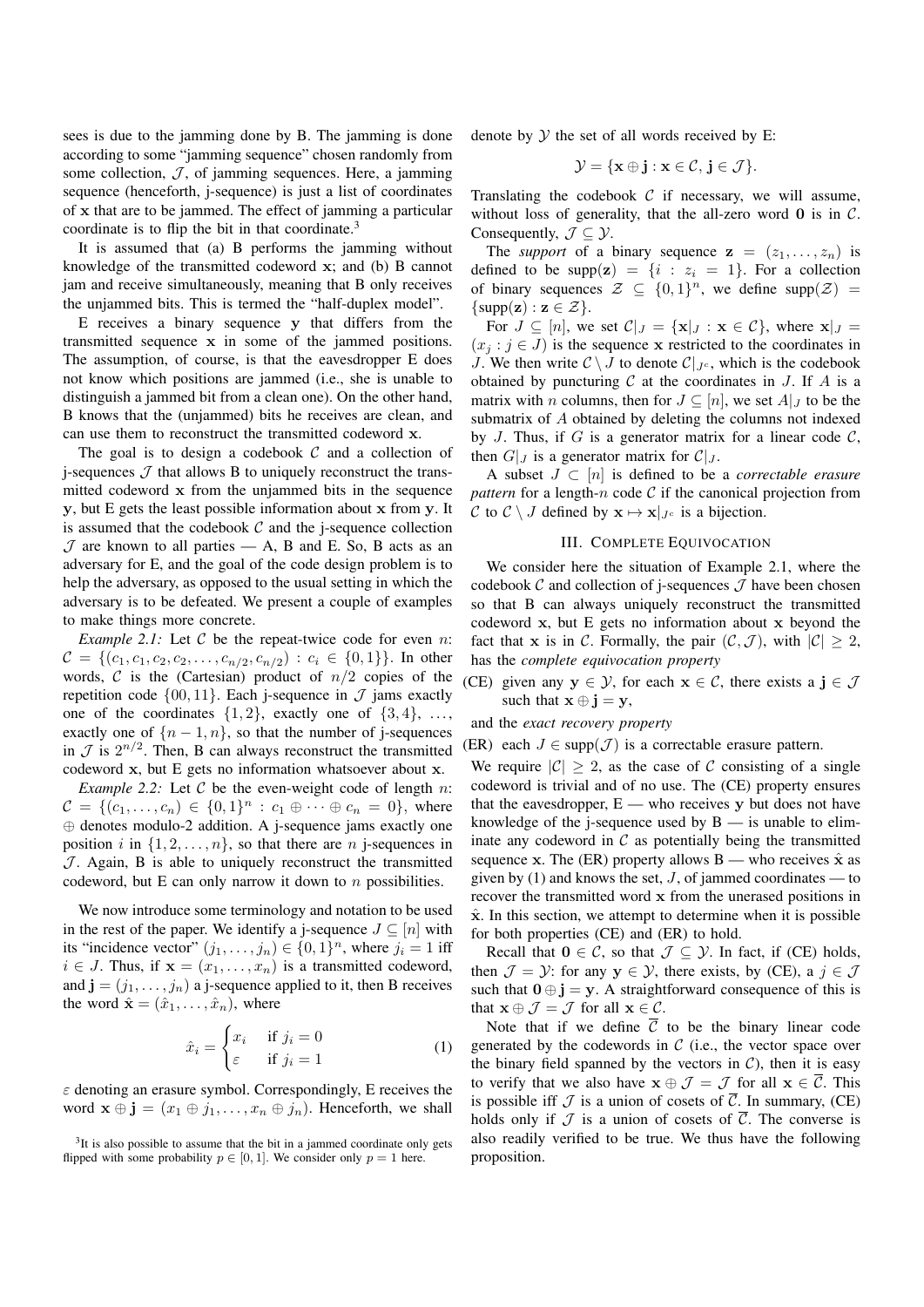*Proposition 1:* A codebook  $C$  and a collection of jsequences  $\mathcal J$  have the property (CE) iff  $\mathcal J$  is a union of cosets of the binary linear code  $\overline{C}$  generated by the codewords in  $\mathcal{C}$ .

With this proposition in hand, it remains to determine when it is possible for a coset  $\mathcal J$  of  $\overline{\mathcal C}$  to have the exact recovery property (ER). This seems difficult to answer in general, but good progress can be made if we additionally require that  $\mathcal C$ be a linear code. Note that if C is a linear code, then  $\overline{C} = C$ . and so we have the following corollary to Proposition 1.

Corollary 2: A binary linear code  $\mathcal C$  and a set of j-sequences  $J$  have the property (CE) iff  $J$  is a union of cosets of  $C$ .

So, when does a binary linear code  $C$  (of dimension at least 1, so that  $|\mathcal{C}| \geq 2$ ) have a coset  $\mathcal J$  for which (ER) holds? To study this question, we will use the following simple lemma which characterizes correctable erasure patterns in terms of a parity-check matrix for  $C$ . This result can be recovered from Lemma 1 in [11], for example.

Lemma 3: Let  $H$  be a parity-check matrix for a linear code  $\mathcal{C}. J \subseteq [n]$  is a correctable erasure pattern for C iff the columns of  $H|_J$  are linearly independent.

Hence, for a linear code  $C$ , (ER) is equivalent to

 $(ER')$ : for each  $J \in \text{supp}(\mathcal{J})$ , the columns of  $H|_J$  are linearly  $(\alpha-E)$  For each  $y \in \mathcal{Y}$ , we have  $|\{x \in \mathcal{C} : \exists j \in \mathcal{J}\}|$ independent.

In fact, (ER) can be strengthened further as follows.

Lemma 4: If  $\mathcal J$  is a coset of  $\mathcal C$ , (ER) is equivalent to

(ER<sup>\*</sup>): for each  $J \in \text{supp}(\mathcal{J})$ , both  $J$  and  $J^c$  are correctable erasure patterns for C.

*Proof:* Let  $J$  be a coset of  $C$ . The lemma is proved once we show that if  $(ER')$  holds, then it is also true that for each  $J \in \text{supp}(\mathcal{J})$ , the columns of  $H|_{J^c}$  are linearly independent.

We prove the contrapositive. Let  $\mathbf{i} \in \mathcal{J}$ , with  $J = \text{supp}(\mathbf{i})$ , be such that the columns of  $H_{J<sup>c</sup>}$  are linearly dependent. Then, there is a non-zero codeword  $c \in C$  such that supp(c)  $\subseteq J^c$ . Set  $J = \text{supp}(\mathbf{c} \oplus \mathbf{j})$ , and note that  $\text{supp}(\mathbf{c}) \subseteq \text{supp}(\mathbf{c} \oplus \mathbf{j})$ . Hence, the columns of  $H|_{\hat{J}}$  are linearly dependent. Moreover, since  $\mathcal J$  is a coset of  $\mathcal C$ , we have  $c \oplus j \in \mathcal J$ , and consequently,  $J \in \text{supp}(\mathcal{J})$ . Thus, (ER') does not hold.

Theorem 5: Let  $C$  be a binary linear code of length n. If for some set of j-sequences  $J$ , the pair  $(C, J)$  satisfies both (CE) and (ER),  $\dim(\mathcal{C}) \leq |n/2|$ .

*Proof:* By Corollary 2,  $J$  must be a union of cosets of  $C$ . In fact, we may take  $J$  to be a single coset — any one of the cosets in the union will do. For any  $J \in \text{supp}(\mathcal{J})$ , rank $(H)$  $\max{\{rank(H|_J), \text{rank}(H|_{J^c})\}} = \max{\{|J|, n-|J|\}} \ge n/2,$ with the equality in the middle being a consequence of (ER∗). Hence, dim( $C$ )  $\leq n/2$ .

The above theorem shows that the maximum rate of a length-n binary linear code  $C$  such that  $(C, \mathcal{J})$  satisfies (CE) and (ER), is  $\lfloor n/2 \rfloor/n$ . One might ask if higher rates are possible upon relaxing the linearity requirement. The following theorem, proved in the appendix, answers in the negative. In fact, it turns out that any binary code achieving the maximum rate under (CE) and (ER) must be linear.

*Theorem 6:* Let  $C$  be a binary code of length n. If for some set of j-sequences  $\mathcal{J}$ , the pair  $(\mathcal{C}, \mathcal{J})$  satisfies both (CE) and (ER),  $|\mathcal{C}| \le 2^{\lfloor n/2 \rfloor}$ . Thus, the code rate is at most  $\frac{\lfloor n/2 \rfloor}{n}$ .

The above result was claimed in [8, Theorem 3.2], but the proof given by them appears to be incomplete in our reading. The bound of Theorem 5 is achieved with equality by certain linear codes. When  $n$  is even, the code of Example 2.1 has dimension  $n/2$ . For odd  $n \geq 3$ , we may take C to be the product of  $\{000, 111\}$  and  $(n-3)/2$  copies of  $\{00, 11\}$ .

At this point, we do not have a complete answer for which binary linear codes  $C$  have a coset  $\mathcal J$  for which (ER) holds. It is easy to check that any repetition code  $\{0^r, 1^r\}$ , with  $r \geq 2$ , has this property. Consequently, products of such repetition codes also have this property. We conjecture that, up to equivalence, coordinate extensions of such codes (i.e., codes obtained by appending extra coordinates) are the only codes with the desired property.

## IV. PARTIAL EQUIVOCATION

Theorem 5 shows that if we require complete equivocation and exact recovery, then the maximum rate achievable by a linear code is  $1/2$ . We here attempt to examine the rate versus equivocation-rate tradeoff when we relax (CE) to  $(\alpha$ -E) as below, for  $\alpha \in [0, 1]$ :

 $\mathcal J$  such that  $\mathbf x \oplus \mathbf j = \mathbf y \} \leq |\mathcal C|^\alpha$ .

Clearly, for  $\alpha = 1$ , the above is simply (CE).

Define a code C to be *equivocation-* $\alpha$  *achieving* if there exists a collection of j-sequences  $\mathcal J$  such that  $(\mathcal C,\mathcal J)$  satisfies  $(\alpha-E)$  and (ER). We wish to determine the maximum rate achievable, or to be precise, the supremum of the rates achievable by equivocation- $\alpha$  achieving codes. We shall, in this paper, consider linear codes only, as the additional structure helps with the analysis. As before,  $(ER)$  is equivalent to  $(ER')$ .

Also as before,  $Y$  must be a union of cosets of  $C$ , since  $\mathcal{Y} = \bigcup_{\mathbf{j} \in \mathcal{J}} (\mathbf{j} \oplus \mathcal{C})$ . Define, for  $\mathbf{y} \in \mathcal{Y}$ ,

$$
\deg(\mathbf{y}) = |\{\mathbf{x} \in \mathcal{C}: \ \exists \mathbf{j} \in J \ \text{such that} \ \mathbf{x} \oplus \mathbf{j} = \mathbf{y}\}|,
$$

so that ( $\alpha$ -E) requires that  $\deg(y) \geq |\mathcal{C}|^{\alpha}$  for all  $y \in \mathcal{Y}$ . We note here that deg(y) equals the number of  $j \in \mathcal{J}$  that belong to the same coset of  $C$  as  $y$ .

As the requirement that deg(y)  $\geq |\mathcal{C}|^{\alpha}$  applies in particular to each y from any individual coset  $j \oplus \mathcal{C}$ ,  $j \in \mathcal{J}$ , it suffices to analyze the scenario when  $Y$  is a single coset of  $C$ . In this case,  $deg(y) = |\mathcal{J}|$  for all  $y \in \mathcal{Y}$ . Thus, an equivocation- $\alpha$ achieving linear code  $\mathcal C$  is one that has a coset containing at least  $|\mathcal{C}|^{\alpha}$  sequences whose supports are correctable erasure patterns. Our aim is to determine the supremum of the rates achieved by such codes. Let  $R(\alpha)$  denote this supremum.  $R(\alpha)$  is a non-increasing function of  $\alpha$ , with  $R(0) = 1$  and  $R(1) = \frac{1}{2}$ . Thus, we have  $R(\alpha) \ge \frac{1}{2}$  for all  $\alpha \in [0, 1]$ . Let  $h(x) = -x \log_2(x) - (1-x) \log_2(1-x), x \in [0,1].$ 

*Proposition 7:* For  $\alpha \in [0,1]$ , let  $\rho(\alpha)$  denote the unique positive real solution to  $h(x) = \alpha x$ . Then,  $R(\alpha) \le \rho(\alpha)$ .

*Proof:* Let C be a linear code of length n and rate  $R \ge 1/2$ that has a coset containing a subset  $\mathcal J$  of size at least  $|\mathcal C|^\alpha$  for which (ER<sup>'</sup>) holds. By (ER<sup>'</sup>), each  $j \in \mathcal{J}$  can have weight at most  $n(1 - R)$ . So,  $|\mathcal{J}| \le \sum_{j=0}^{n(1-R)} {n \choose j} \le 2^{nh(1-R)} =$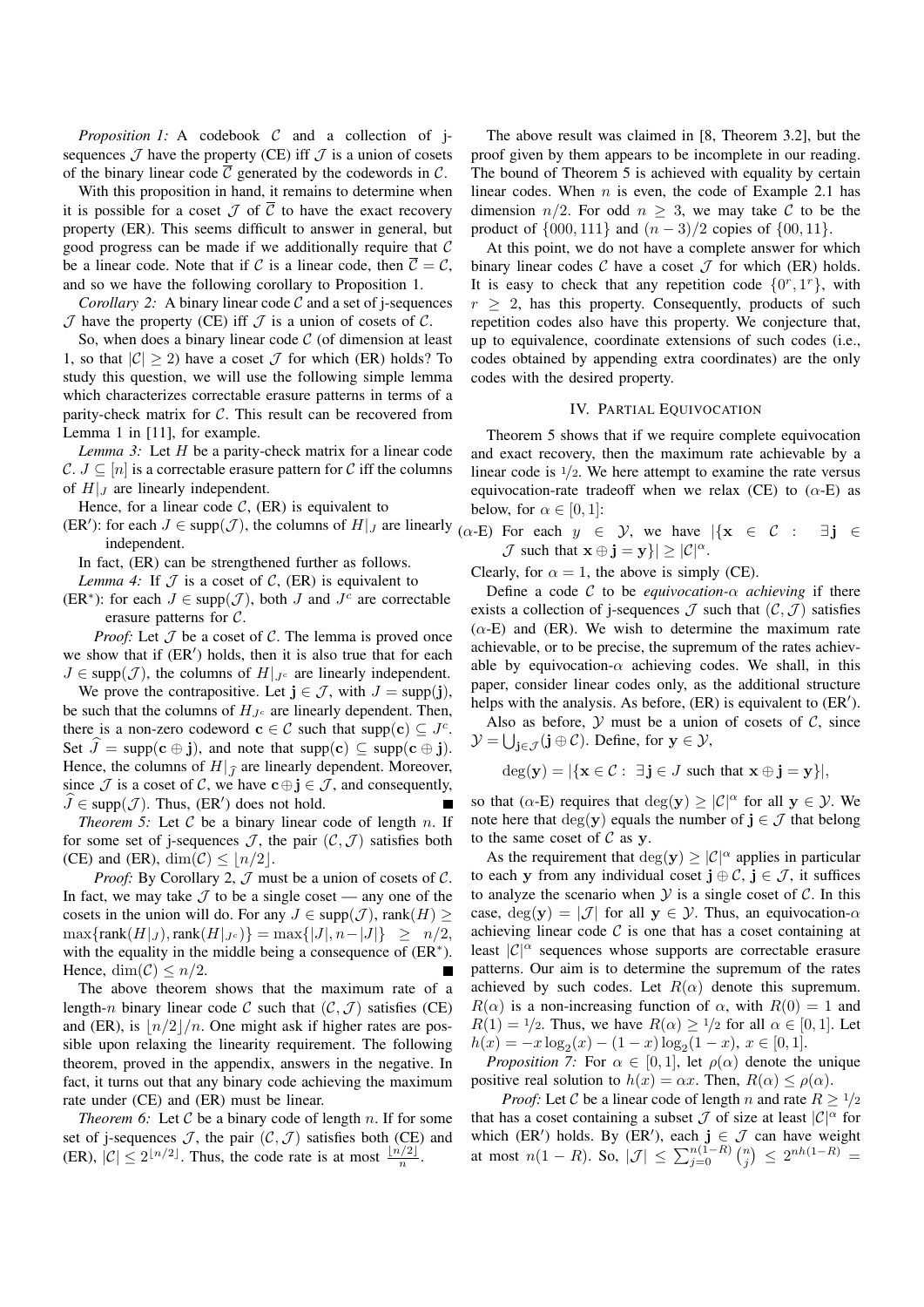

Fig. 1. Bounds on  $R(\alpha)$ : upper bounds  $\rho(\alpha)$  of Prop. 7 (dotted line) and  $\hat{\rho}(\alpha)$  of Prop. 8 (dashed line), and lower bound  $\lambda(\alpha)$  of Prop. 9 (solid line).

 $2^{nh(R)}$ . Hence,  $2^{nh(R)} \geq |\mathcal{C}|^{\alpha} = 2^{n\alpha R}$ , from which we obtain  $h(R) \geq \alpha R$ , and the proposition follows.

We remark that the proof above does not use the fact that  $J$ lies within a coset of  $C$ . So, it should be possible to improve the bound. One possible idea for this is to use the fact that for distinct  $\mathbf{j}, \mathbf{j}' \in \mathcal{J}$ , supp $(\mathbf{j}) \nsubseteq \text{supp}(\mathbf{j}')$ ; otherwise, we would have a codeword,  $\mathbf{j} \oplus \mathbf{j}'$ , supported within supp $(\mathbf{j}')$ , contradicting  $(ER')$ . This allows us to use the LYM inequality (see e.g., [13, p. 3]) to get:  $\sum_{w=1}^{\lfloor n(1-R)\rfloor} \frac{b_w}{\binom{n}{w}} \le 1$ , where  $b_w$  is the number of words of weight w in  $\mathcal J$ . From this, we obtain, for instance (cf. Sperner's theorem),  $|\mathcal{J}| \leq {n \choose \lfloor n(1-R)\rfloor}$ , which does not improve upon Proposition 7.

However, the bound can be improved by using the condition that for any  $\mathbf{j}, \mathbf{j}', \mathbf{j}'' \in \mathcal{J}$ ,  $\text{supp}(\mathbf{j}' \oplus \mathbf{j}'') \nsubseteq \text{supp}(\mathbf{j})$ , which is again a consequence of  $(ER')$ . To state the improved bound, we define a function  $g : [2/3, 1] \rightarrow [0, 1]$  as follows: let  $\phi$  be the golden ratio  $\frac{1+\sqrt{5}}{2}$ ; then,

$$
g(x) = \begin{cases} \log_2 \phi & \text{if } \frac{2}{3} \le x \le \frac{\phi}{\sqrt{5}},\\ x h\left(\frac{1-x}{x}\right) & \text{if } \frac{\phi}{\sqrt{5}} \le x \le 1. \end{cases}
$$
 (2)

Some straightforward calculus shows that  $q(x)$  is continuous and non-increasing. Also, we have for any  $x \in [1/2, 1]$ ,

$$
x h(\frac{1-x}{x}) = (1-x) h(0) + x h(\frac{1-x}{x}) \le h(1-x) = h(x),
$$

with the inequality above resulting from the concavity of the binary entropy function. It follows that  $g(x) \leq h(x)$  for all  $x \in$  $[2/3, 1]$ . Consequently, the following bound is an improvement over the bound of Proposition 7.

*Proposition 8:* For  $\alpha \in [0, 1]$ , let  $\hat{\rho}(\alpha)$  denote the unique positive real solution to  $q(x) = \alpha x$ . Then,  $R(\alpha) \leq \hat{\rho}(\alpha)$ .

*Proof:* Fix an  $\alpha \in [0, 1]$ , and let C be a linear code of length *n* and rate  $R \geq \frac{2}{3}$  with a coset containing a subset  $\mathcal J$  of size at least  $2^{n\alpha R}$  for which (ER<sup>'</sup>) holds. By (ER<sup>'</sup>),  $j \in \mathcal{J}$  has weight  $\leq n(1 - R)$ , and the maximum weight  $t = \max_{\mathbf{i} \in \mathcal{J}} |\text{supp}(\mathbf{j})|$  is such that  $t/n = \tau \in [0, 1 - R]$ .

For a weight-t  $j \in \mathcal{J}$  with  $J = \text{supp}(j)$ , we claim that the canonical projection from  $\mathcal{J}$  to  $\mathcal{J} \setminus J$  defined by  $\mathbf{j} \mapsto \mathbf{j}|_{J^c}$ is a bijection. Suppose that there exist  $j', j'' \in \mathcal{J}$  such that  $\mathbf{j}'|_{J^c} = \mathbf{j}''|_{J^c}$ . Then, supp $(\mathbf{j}' \oplus \mathbf{j}'') \subseteq J$ , which contradicts  $(ER')$ . So,  $|\mathcal{J}|$  is bounded by the number of binary sequences of weight at most t supported within  $J<sup>c</sup>$ , i.e.,

$$
|\mathcal{J}| \le \sum_{w=0}^{t} \binom{n-t}{w}.
$$
 (3)

Since  $R \ge 2/3$ , we have  $t/n \le 1/3$ , or  $t \le (n-t)/2$ . So, the largest term in the summation in (3) is  $\binom{n-t}{t}$ . Thus, asymptotically in *n*, the summation behaves as  $2^{n\tau} h((1-\tau)/\tau)$ . Therefore, combining the bound in (3) with  $|\mathcal{J}| \geq 2^{n \alpha R}$ , we obtain  $\alpha R \le \tau h((1 - \tau)/\tau)$ . Maximizing the right-hand side of this last inequality over  $\tau \in [0, 1-R]$ , we get  $\alpha R \leq g(R)$ , where q is as in (2). Now,  $q(R)$  is a continuous, non-increasing function of R, and  $\alpha R$  is a continuous, increasing function of R. So,  $\hat{\rho}(\alpha)$  defined in the statement of the proposition is precisely the largest R for which  $\alpha R \leq g(R)$  holds.

The following proposition gives a lower bound on  $R(\alpha)$ . *Proposition 9:* For  $\alpha \in (0, 1)$ , let  $\lambda(\alpha)$  be the unique solution in the interval  $(1/2, 1)$  to the equation  $1-h(x) = (1-\alpha)x$ . Then,  $R(\alpha) > \lambda(\alpha)$ .

*Proof:* For the purpose of this proof, an  $(R, \alpha)$  code is a binary linear code of rate at least R that satisfies ( $\alpha$ -E).

The idea of the proof is to show the existence of a code C of length n and rate  $R > 1/2$ , having  $2^{nh(R)}$  correctable erasure patterns. Then, some coset of C must contain at least  $2^{nh(R)}/2^{n(1-R)} = 2^{nR[1-\frac{1-h(R)}{R}]}$  correctable erasure patterns, and C is a  $(R, 1 - \frac{1-h(R)}{R})$  code. So, for  $\alpha \in (0,1)$  and  $R > \lambda(\alpha)$ , there exists an  $(\lambda(\alpha), \alpha)$  code.

We will show something slightly weaker in the formal proof: for any  $R > 1/2$  and  $\epsilon > 0$ , there exists an  $(R - \epsilon, 1 - \frac{1 - h(R)}{R})$ code. In particular, for  $R = \lambda(\alpha)$ , there exists an  $(\lambda(\alpha) - \epsilon, \alpha)$ code for any  $\epsilon > 0$ , and the proposition follows.

Consider a random binary  $m \times n$  matrix H, with  $m \leq n$ , in which each entry is 0 or 1 with equal probability, independent of other entries. Any fixed  $m \times m$  submatrix of H has rank m with probability at least  $\frac{1}{4}$  for all sufficiently large m (see e.g. [14]). Therefore, for  $n \ge m$  sufficiently large, the expected number of  $m \times m$  non-singular submatrices of a random binary  $m \times n$  matrix is at least  $(1/4) {n \choose m}$ . So, for large enough  $m, n, n$ there exists an  $m \times n$  binary matrix with at least  $(1/4) {n \choose m}$ square submatrices of rank m.

Let  $R \in (1/2, 1)$  and  $\epsilon > 0$  be such that  $R - \epsilon > 1/2$  (else  $(R-\epsilon, 1)$  codes exist). For  $m = \lfloor n(1-R+\epsilon) \rfloor$  and sufficiently large n, let H be a binary  $m \times n$  matrix with at least  $(1/4) {n \choose m}$ square submatrices of rank m. The code  $C = \text{ker}(H)$  has rate at least  $R - \epsilon$ . By Lemma 3, there are at least  $(1/4) {n \choose m}$ correctable erasure patterns for  $C$ , so some coset of  $C$  contains at least

$$
\frac{(1/4)\binom{n}{m}}{2^m} \geq \frac{1}{4(n+1)} 2^{n[h(m/n)-m/n]} = |\mathcal{C}|^{\alpha'},
$$